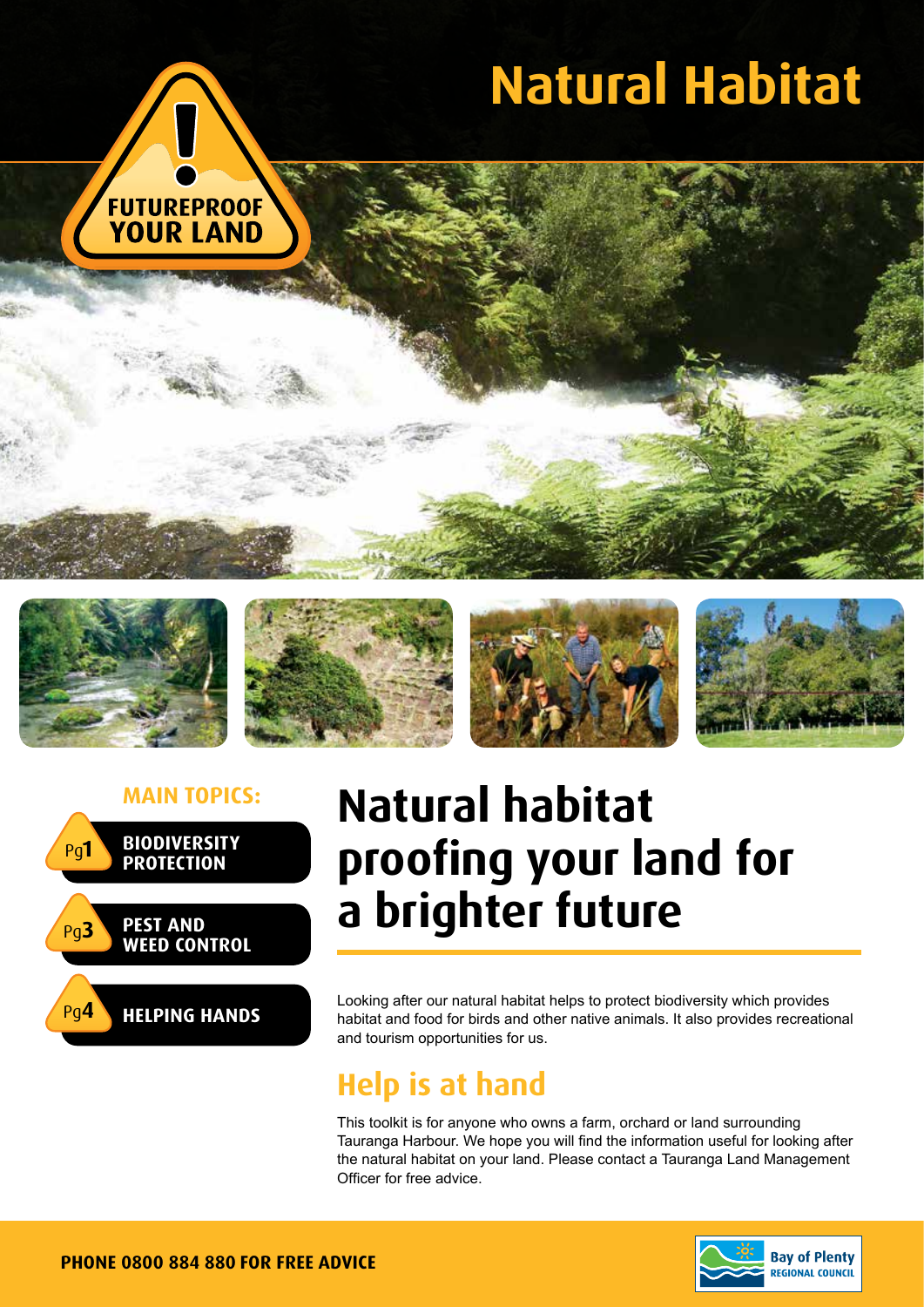## **Biodiversity protection**

## **What is biodiversity?**

Biodiversity, short for biological diversity, is the term used to describe the variety of life found on Earth and all of the natural processes.

It's about the number and variety of living things like animals, fish, plants, insects and micro-organisms found living within a particular area. It's also about the complex relationship between them.

Looking after natural habitat areas on your land, the bush and wetland, can help protect local biodiversity, maintain soil and water quality and protect some threatened and rare animal and birdlife in and around Tauranga Harbour.

### **Benefits of protecting our regions biodiversity**

- Biodiversity benefits natural processes that protect our planet.
- Biodiversity regulates our climate, creates and maintains soils and prevents soil erosion.
- Our biodiversity helps purify water and regulate flood events.
- It provides raw materials and resources for food, clothing and medicines.
- Income is obtained through valuable compounds like Manuka oil and honey.
- Provides habitat for native birds and other animals.
- Provides for a mountain to the sea corridor.
- Nutrient cycling and pollination occurs.
- Biodiversity enhances our quality of life by adding variety to our surroundings.
- It provides recreational and tourism opportunities.



*Photo: The pristine upper reaches of Kopurererua Stream.*

### **Biodiversity status in the Bay of Plenty**

The Western Bay of Plenty has rich native forest and natural animal life. The Kaimai Ranges are covered with about 70 percent original native vegetation. But, in the lowland areas and along the estuaries and coast, native birds and animals have few places left to call home. This is a serious problem, and a problem we all face.

We have identified areas with high biodiversity values on private land across the Western Bay of Plenty. These are the largest and best quality of remaining examples of particular biodiversity types. But we can't get to every square inch. There are some bush remnants that are of great significance but haven't been identified to us as being of outstanding value.

If you think your land could have native biodiversity significance, we are keen to help you enhance it. Give us a call if you're interested.





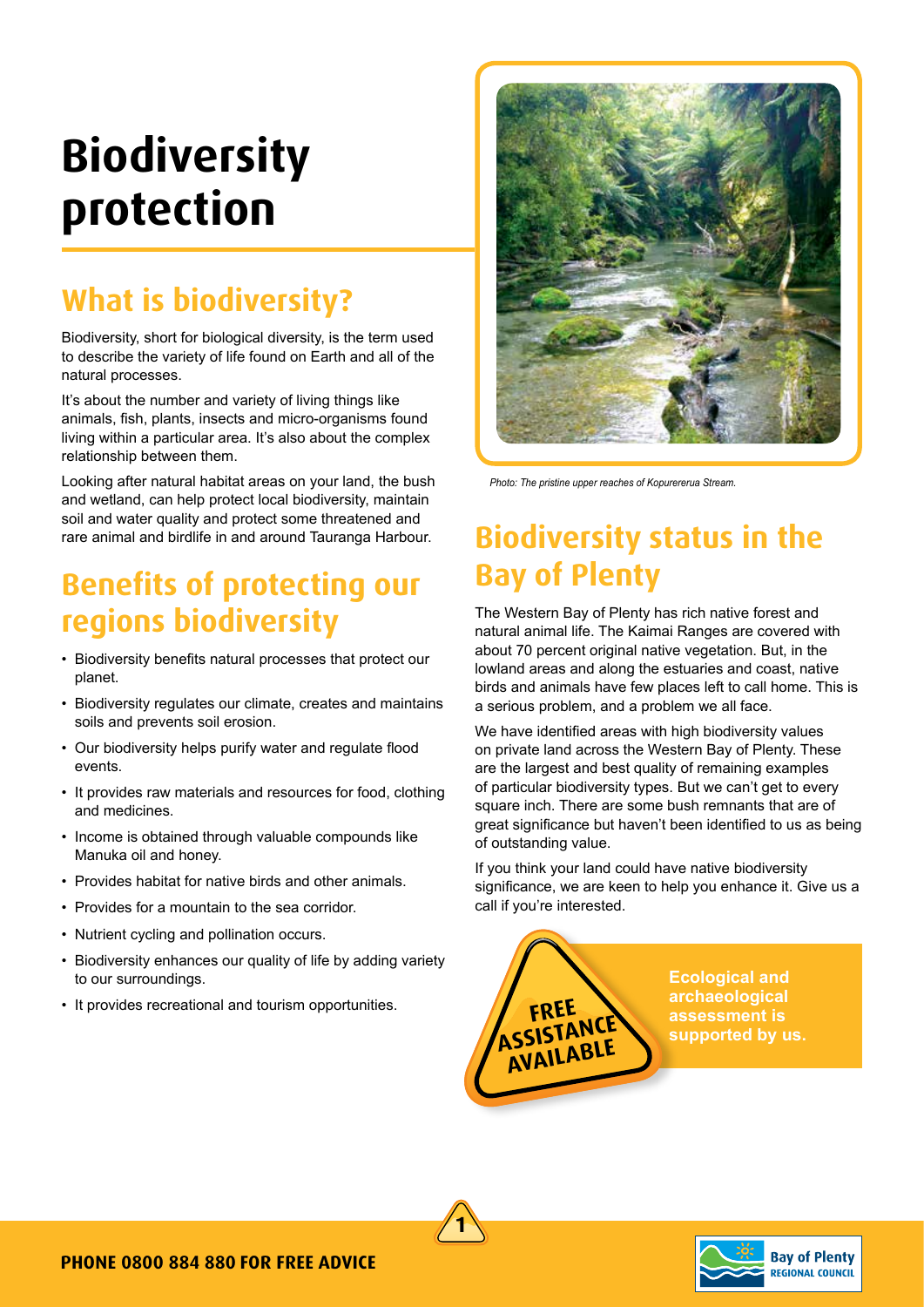### **How a biodiversity management plan works for you**

#### **PLAN FOR THESE**

- Together with our specialist land management staff, the ecological objectives for your land are determined.
- Collaborating on a management plan with us.
- Excluding stock from the special area/feature on your land – possibly with fencing.
- Having a pest and weed control programme developed and implemented.
- Restoring an area with enhancement planting.
- Carrying out the management and maintenance work agreed to.
- Becoming aware of the different covenant options available to you.

#### **MAKE USE OF THESE**

- Financial assistance may be available up to 75 percent of the total cost.
- Opportunities to talk with our specialist staff.
- Technical support and assistance available from Bay of Plenty Regional Council to help you carry out the work.
- Maintaining ownership of the process.
- Keeping all ownership and access rights.
- Free ecological and archaeological information about your site from our land management staff.
- Aerial photographs and maps of your site available from us.
- Free ongoing monitoring of protection work and biodiversity outcomes by our Land Management Officers.

### **Resources**

*Biodiversity in the Bay of Plenty fact sheet: www.boprc.govt.nz/media/29194/landmanagement-101125- Biodiversityinthebayofplenty3242-LM318.pdf*

*A helping hand: www.boprc.govt.nz/sustainable-communities/funding-and-awards/*

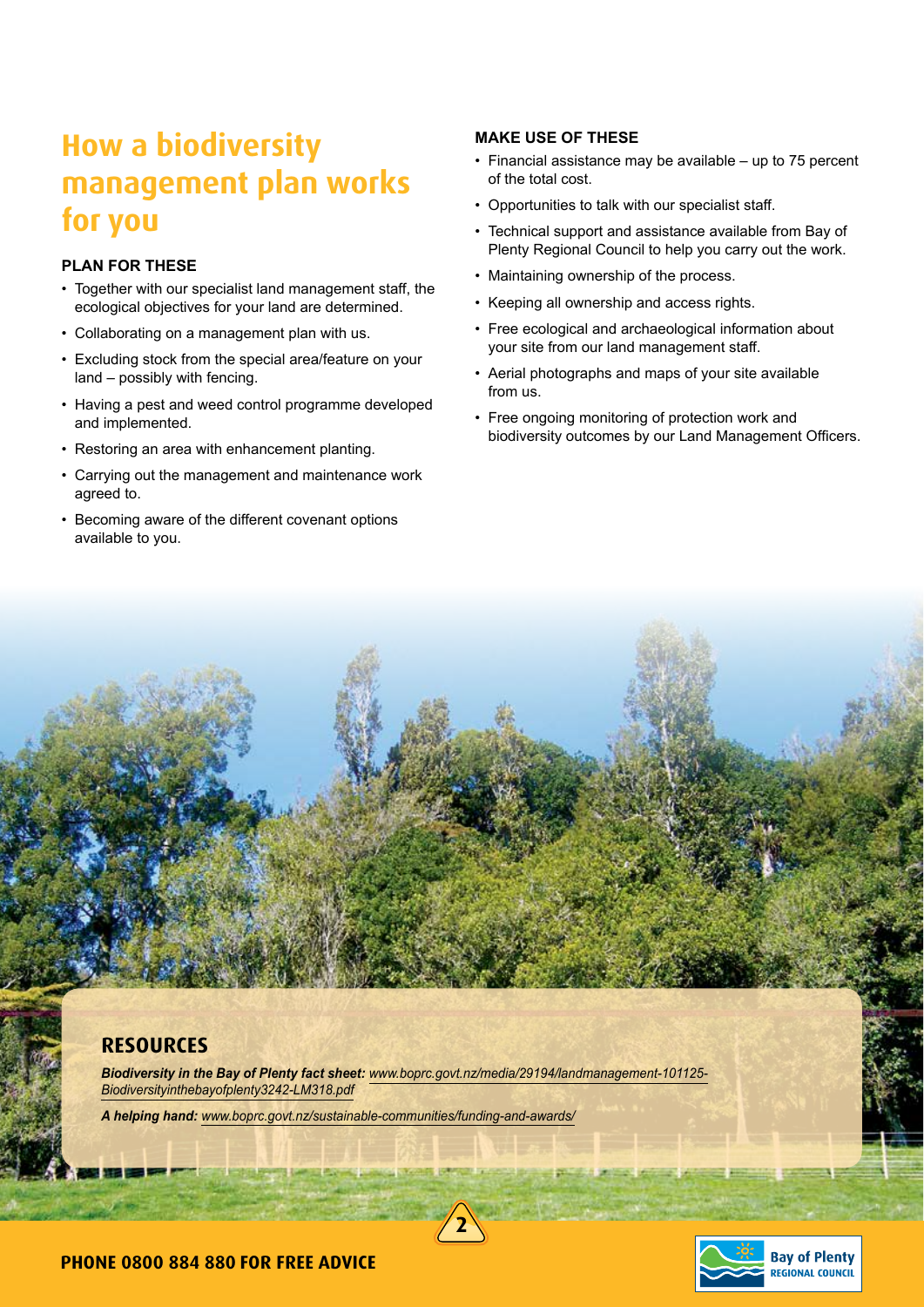## **Pest and weed control**

### **Supporting habitat management**

If you don't have livestock, or livestock are not grazing an area, weed species can establish. This is particularly so if ground cover is sparse. However, when areas of your land are fenced for environmental protection purposes, vegetation has an important role to play. Well-vegetated protected areas help suppress brush weeds and enhance natural habitat, while contributing to our local landscape.

Pests and animals like rabbits, possums, rats, mustelids and goats are often the main cause of plant damage. Invasive weeds can also establish. They should be controlled. A Biodiversity Management or Riparian Protection Plan looks at the strategic and systematic control of animal and plant pests.

### **Choosing the best plants**

#### **PLAN FOR THESE**

- Before starting any planting, identify the pests in your area and start a pest management programme. We can help you with this.
- Control invasive brush weeds before planting.
- Retire all of your stock to allow new plantings to establish or natural regeneration of vegetation.
- Build reliable fencing to keep livestock away.
- Choose native shrub and tree species that grow fast and are low maintenance. They also help suppress exotic weed species.
- Plant native plants an obvious choice for restoring natural landscape character.
- Use leguminous tree and shrub species.

#### **MAKE USE OF THESE**

- Talk to our staff about selecting the best plants for your land.
- You may qualify for a grant towards pest control within our Biodiversity and Riparian Management Plans.
- Seek advice from us about controlling problem weeds.



*Photo: Native seedlings are manually freed from weed competition.*

#### **AVOID THESE**

- Planting deciduous species that are not effective at suppressing weeds.
- Planting native trees into any site where the control of climbing pest plants has not been effective. Weeds such as Bindweed, Blackberry, Japanese Honeysuckle, Old Mans Beard and Jasmine can quickly overcome new plantings.

### **Resources**

*Plant Me Instead brochure: www.boprc.govt.nz/ environment/pests/pest-plants-and-weeds/plant-meinstead/*

*Pest Animals factsheets: www.boprc.govt.nz/ knowledge-centre/fact-sheets/pest-animal-factsheets/*

*Pest Plant factsheets: www.boprc.govt.nz/ knowledge-centre/fact-sheets/pest-plant-fact-sheets/*



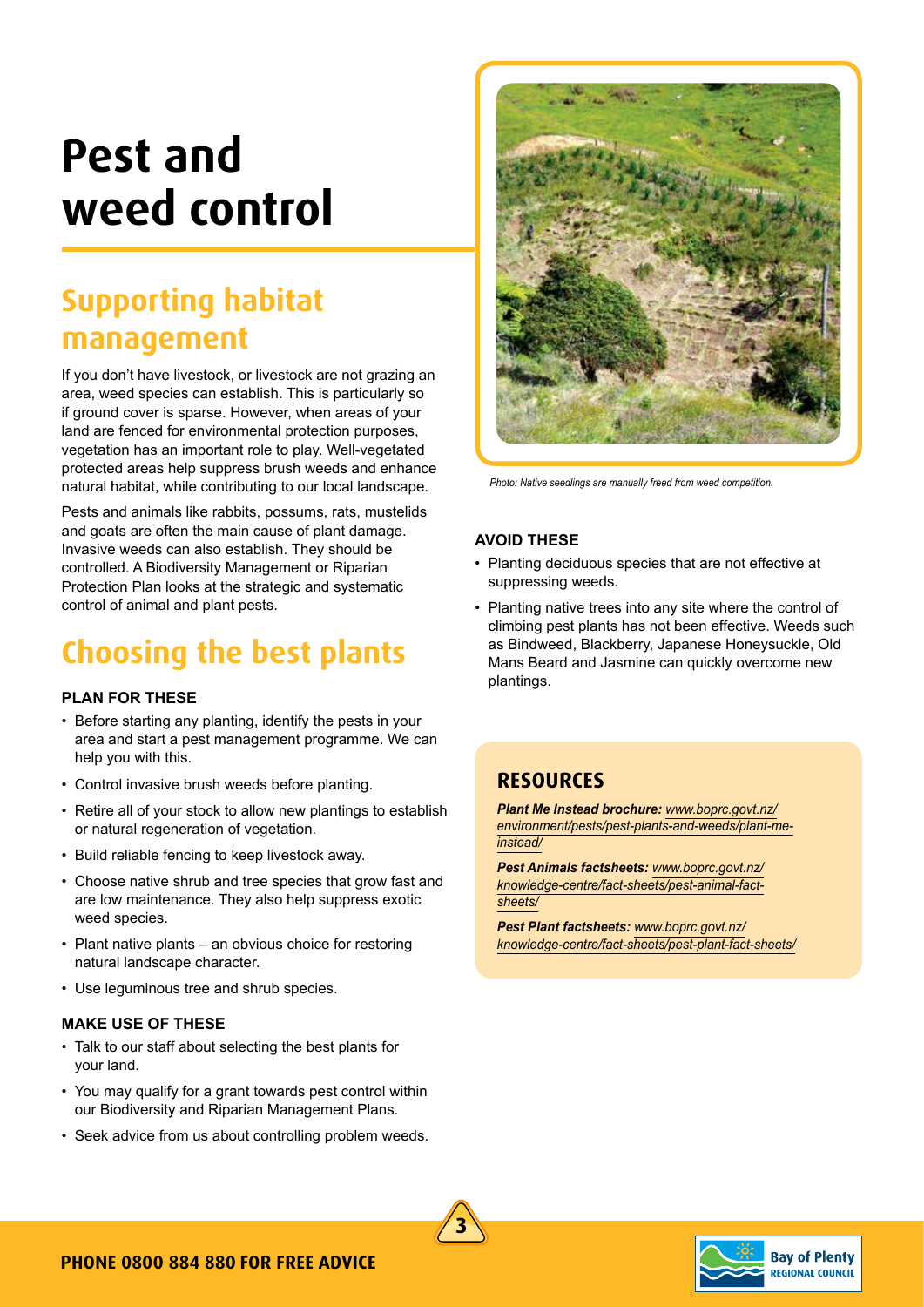## **Helping hands**

### **Join or start a care group**

If you would like to make a significant difference to your local landscape join a Care Group or start one yourself.

Care Groups are organised community groups, who work to protect and enhance a local area of environmental importance. The focus can be streams or waterways, estuaries, biodiversity areas or pest control. Care groups can be on private and/or public land.

If a group has sound environmental objectives and commitment, the Regional Council will register it as a Care Group. This gives the group access to resources and support, which may include helping the group get started, project planning and management, technical advice, materials, helping with fliers and communications, and borrowing equipment.

The Regional Council also supports hapu and iwi with plans relating to environmental issues. You can apply at any time.

### **Thinking about running a care group**

#### **PLAN FOR THESE**

- Come up with a suitable name for your group.
- Provide an overall objective for the group.
- Define your project(s).
- Think about what your most important activities will be.
- Decide who is the main contact (usually a group has a leader and also project leaders).
- Define the location or area for the project work.
- Obtain agreement from the landowners.
- Think about resources like people and skills for the project(s).
- Develop a relationship or partnership with the Regional Council.
- When you apply for support, present your agreed goals, needs and timeline clearly.



*Photo: Community planting day at Kopurererua Stream Valley organised by the Rotary Centennial Trust and Tauranga City Council.*

#### **MAKE USE OF THESE**

- Land Management Officers right from the beginning.
- Our staff can help facilitate the process and help your group make decisions.
- Use our care group manual to help guide you.
- Understand some activities may need to be undertaken by qualified contractors like chainsaw or excavator work.
- Funding may be available to your Care Group.

#### **AVOID THESE**

• Don't start the process on your own - we can help you from the beginning, saving you time and effort.



**Contact us as we may be able to help with funding and resources.**

### **Resources**

*Care Groups: www.boprc.govt.nz/media/100495/ no\_28\_care\_groups.pdf*

*Types of care Groups: www.boprc.govt.nz/ sustainable-communities/care-groups/*